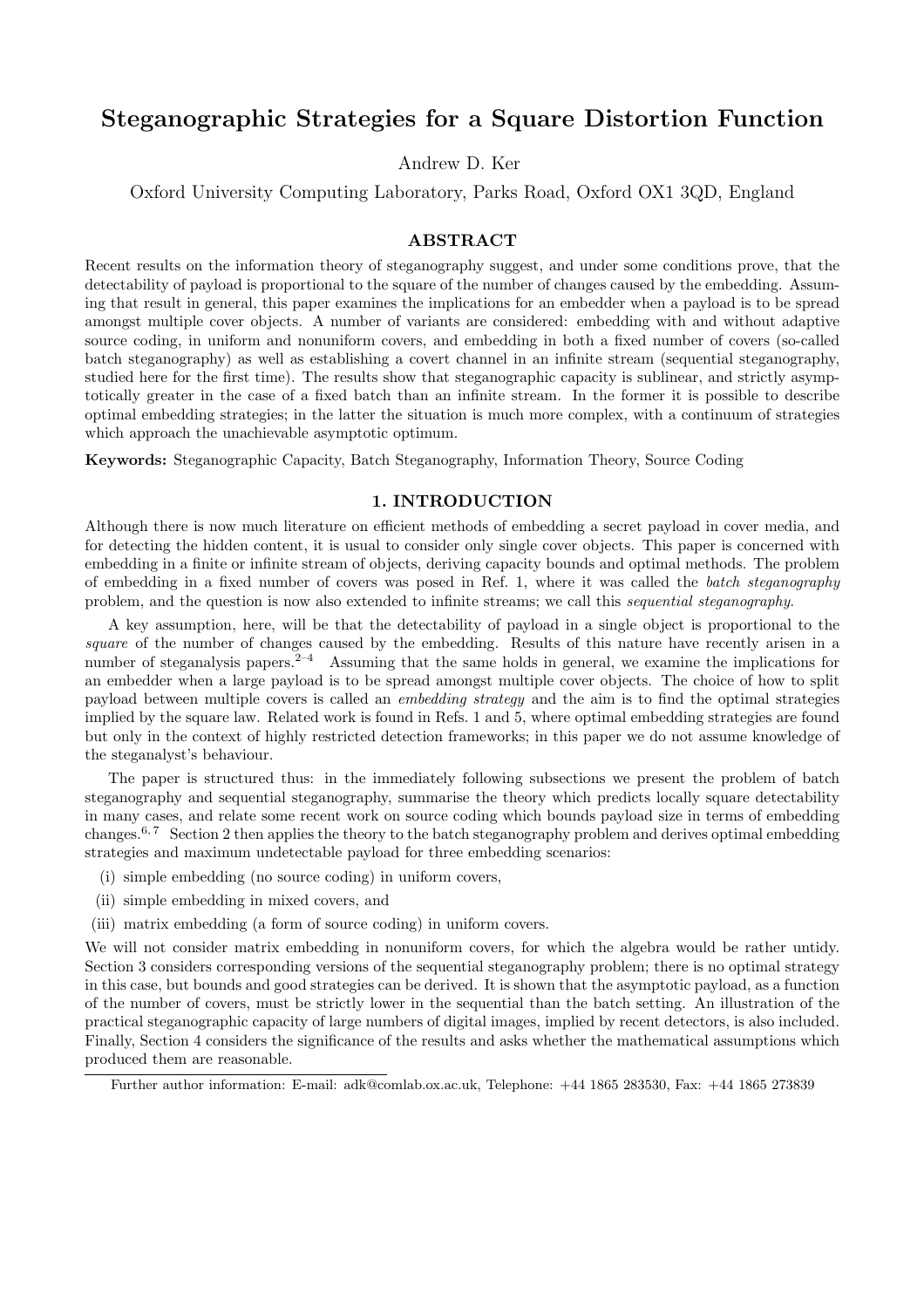#### 1.1. Batch Steganography and Sequential Steganography

It is rather plausible to suppose that a steganographer has access to multiple covers among which the payload can be spread, and that a steganalyst is presented with a large number of objects for steganalysis. In Ref. 1 we formulated the competing aims of batch steganography, in which it is assumed that a fixed number N of covers is available to a steganographer who spreads payload amongst some or all of them, and pooled steganalysis, in which a steganalyst attempts to pool the evidence of  $N$  objects to determine whether some payload is present (without knowing which or how many do contain payload). Only the former will concern us here: we want to determine, subject to some assumptions about accumulation of evidence and a maximum acceptable risk of detection, what the optimal strategies are for the steganographer, and how much payload can be embedded.

We also tackle for the first time a more difficult problem, termed sequential steganography in Ref. 1 but not studied there. In the sequential setting we no longer suppose that either the number of covers  $N$  or the payload size M is fixed in advance of embedding (this differs materially from the batch problem, because optimal strategies require advance knowledge of  $M$  and  $N$ ). In the sequential setting, we want to establish a strategy for an infinite stream of communications, with transmission of as much payload as possible over time. We will see that, although the steganographer is forced to reduce the payload rate over time, an infinite payload can still be transmitted in an infinite amount of time. However it will be shown that there is a tension between transmitting information sooner and transmitting asymptotically faster as  $N \to \infty$ . Further, we shall see that the steganographer must be asymptotically less efficient in sequential embedding than in the batch setting.

We will not, in this work, ask how the intended recipient of the payload is to recombine the parts extracted from all the objects: we assume that knowledge of the size and order of the payload segments is determined by a secret key already shared between the communicating parties.

#### 1.2. Locally Square Distortion

As in Refs. 1 and 5, we will suppose that the steganalyst is applying some detector to individual objects in the batch or stream of those transmitted by the steganographer, and pooling their evidence in some way. This is plausible because, at present, steganalysis methods only work on individual objects.

The steganalyst wants to decide whether any payload is present: a hypothesis testing scenario. Rather than attempt to describe the complete performance profile of a steganalysis detector for individual objects – even if we could do so, it would very likely lead to intractable optimization problems – we will make use of some statistical theory to simplify the problem. For this work we will assume:

- (1) that evidence of the presence of steganography, from multiple objects, is additive, and
- (2) that the evidence is, in individual objects, proportional to the square of the number of embedding changes made.

Although these assumptions certainly represent a simplified abstraction of the problem, we argue that they do bear some relation to reality, at least as far as asymptotic behaviour (as the number of covers grows) is concerned.

Consider the distribution of cover objects and stego objects; we suppose that there is a sequence of covers to be used, and that the distribution of object i when  $p_i$  (randomly located) embedding changes are made is  $X_i^{p_i}$ . It is important that payload is measured by the number of embedding changes induced: although payload size might seem to be the more natural measure, it is only the changes which can be detected by a steganalyser. But (since it is only a parameter) it will not matter whether  $p_i$  indicates the absolute number of embedding changes or whether they are measured as a proportion of the available embedding locations; most of the steganalysis literature tends to take the latter approach, but we will use the former.

In particular, then,  $(X_i^0)$  is the sequence of random variables corresponding to the covers. It is convenient to write  $\mathbf{X} = (X_i^0)$  and  $\mathbf{X}^p = (X_i^{p_i})$ . Any detector – binary classifier for the presence or absence of payload in the sequence as a whole – is deciding whether a sequence of objects is a realisation of  $X$  or  $X^p$ . By the information processing theorem, any detector must have false positive probability  $\alpha$  and false negative probability  $\beta$  satisfying

$$
\alpha \log \frac{\alpha}{1-\beta} + (1-\alpha) \log \frac{1-\alpha}{\beta} \le D_{\text{KL}}(\boldsymbol{X}, \boldsymbol{X}^{\boldsymbol{p}}),
$$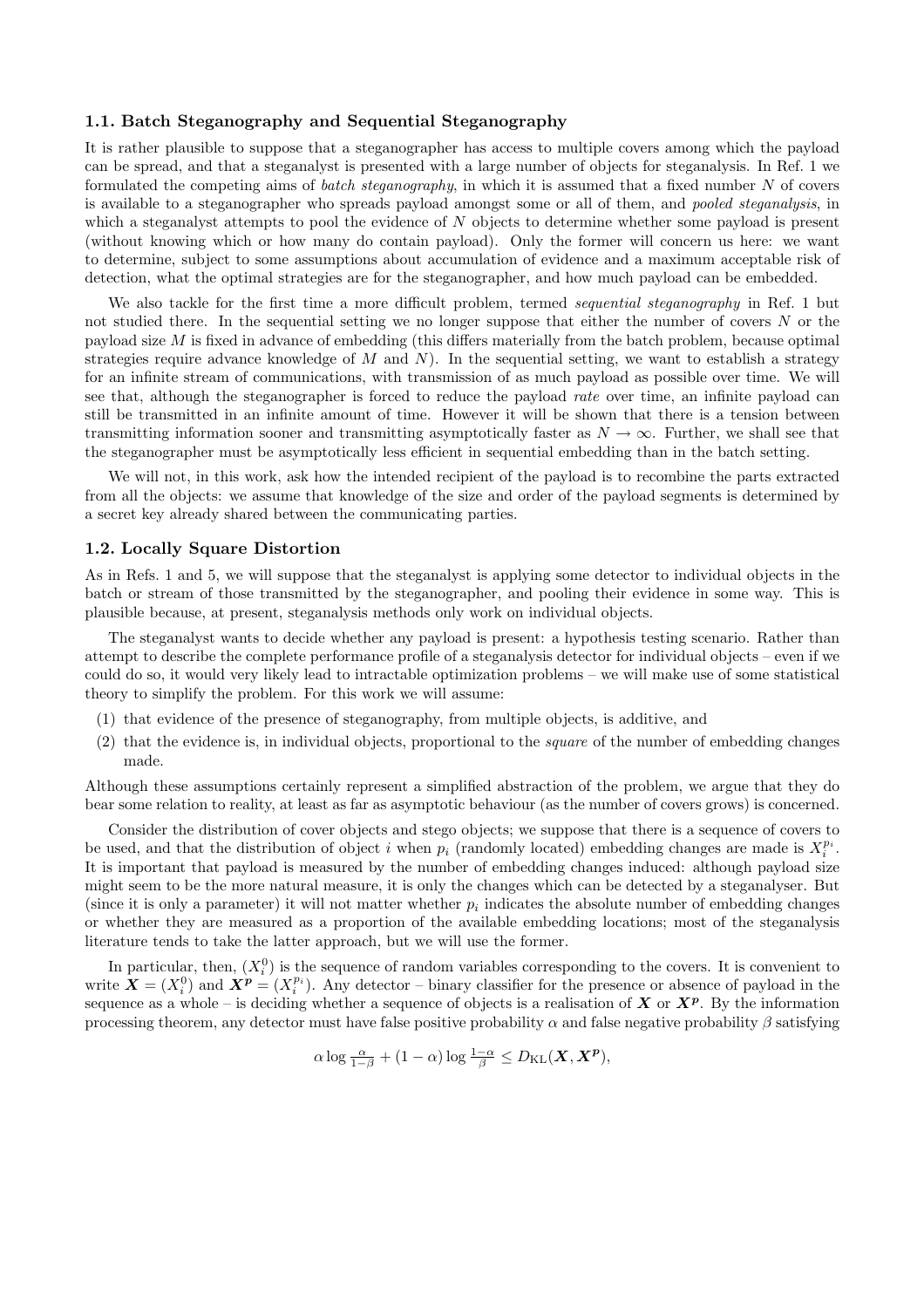where  $D_{KL}$  represents the Kullback-Leibler (KL) divergence. In this sense, the worst-case risk to the steganographer is bounded by  $D_{\text{KL}}(X, X^p)$ . Measuring "evidence" by KL divergence is a standard idea, first applied to steganography in Ref. 8 and now widely adopted.

If we assume that the observations of  $(X_i^{p_i})$ , are independent for fixed  $(p_i)$ , then

$$
D_{\mathrm{KL}}(\boldsymbol{X}, \boldsymbol{X^p}) = \sum_i D_{\mathrm{KL}}(X_i^0, X_i^{p_i});
$$

in this sense, evidence is additive, justifying (1). As long as the stream of cover objects come from a sensible source (a random selection from an image library, for example, not something like consecutive frames from a video camera) it is plausible to assume such independence.

Second, the square distortion assumption (2): a simple observation is that this is exactly true if  $X_i \sim N(p_i, \sigma_i^2)$ for some finite variances  $\sigma_i^2$ . But for other distributions – remember that the  $X_i$  are distributions of the whole objects, so are likely to be complex random vectors – we may still make a similar approximation. We appeal to a theorem of Kullback,<sup>9</sup> which says that (under some regularity conditions) KL divergence of a one-parameter family is locally square in perturbations of the parameter. We will not repeat this argument, but refer the reader to Ref. 3. As  $p_i \to 0$ ,  $D_{KL}(X_i^0, X_i^{p_i}) \to Q_i p_i^2$  for some constant  $Q_i$  which is called the  $Q$ -factor for the *i*-th cover. Furthermore, it is sensible to assume that  $p_i \to 0$  as  $i \to \infty$  – this too is argued in Ref. 3 on the grounds that embedding at a rate which does not diminish is a surefire way for the steganographer to get caught. Hence, at least eventually, the "evidence" provided by cover i is proportional to  $p_i^2$ , although the constant of proportionality depends on the nature of cover i. Indeed it is a consequence of the regularity conditions that  $D_{KL}(X_i^0, X_i^{p_i})$ , if always finite and positive for  $p_i > 0$ , is bounded above and below on  $p_i \in [0, 1]$  by multiples of  $p_i^2$ .

Of course the assumption (2) does depend on the regularity conditions of Kullback's theorem, but they are satisfied by very many distributions if the parameterization is suitable: the parameter should have an asymptotically linear effect on the distribution it determines. This seems a reasonable property for the effect of embedding changes on a distribution of covers.

#### 1.3. Bounds on Embedding Efficiency

The final component for our analysis is to relate the size of an embedded payload to the number of embedding changes necessary to insert it into a cover. Under a simple embedding scheme such as LSB replacement, on average  $\frac{1}{2}$  cover samples must be altered for the embedding of each payload bit. But, when there is excess capacity, we can do better using a source coding method called Matrix Embedding. This was first noted by Crandall in an unpublished manuscript, and a good survey can be found in Ref. 6. In this paper, as in the survey, we will assume that the cover objects consist of a number of locations, each of which can store one bit of information. In grayscale images this might correspond to the least significant bit, for example. (Generalizing to the case of q-ary alphabets is not difficult, but we aim to avoid additional complications in this paper.)

We now quote a well-known result about source coding, which is explicitly applied to steganographic embedding in Ref. 7 but has been known for decades $^{10}$ :

LEMMA 1. If a payload of m bits is to be embedded in n cover locations, the number of embedding changes  $c$ must satisfy

$$
c \ge nH^{-1}(\frac{m}{n})\tag{1}
$$

where  $H: (0, \frac{1}{2}] \to (0, 1]$  is the binary entropy function

$$
H(x) = -x \log_2 x - (1 - x) \log_2 (1 - x)^*.
$$

Furthermore, we now know of coding methods which can get extremely close to this bound, for example the Low Density Generator Matrix (LDGM) codes found in Ref. 7, at least when n is a few thousand in size. We consider this bound to be, in practice, almost achievable and so it will make a good approximation for subsequent analyses.

<sup>&</sup>lt;sup>\*</sup>H is conventionally extended to  $H(0) = 0$ .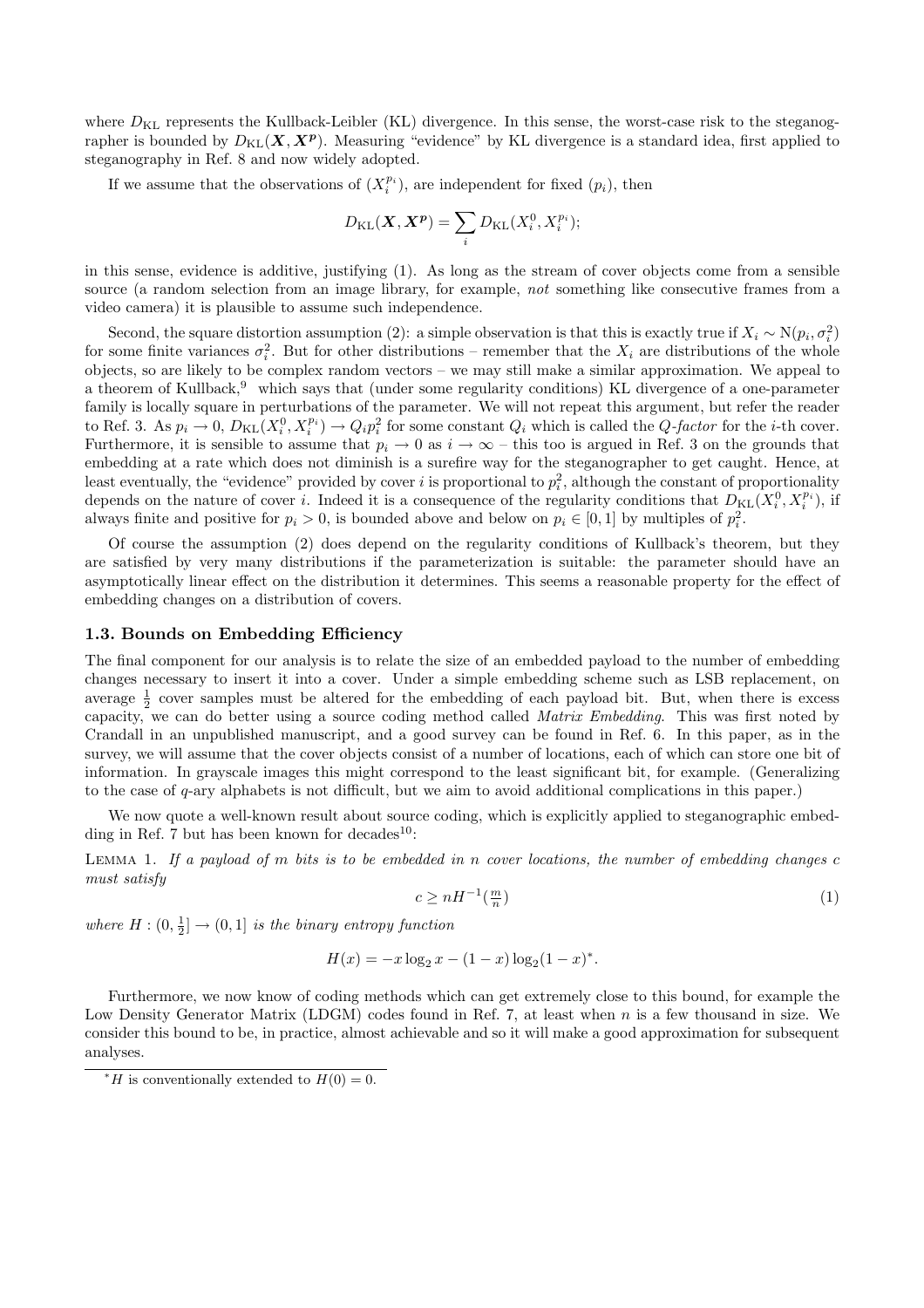#### 2. EMBEDDING STRATEGIES FOR BATCH STEGANOGRAPHY

We are ready to tackle the batch steganography problem, under the assumption that the approximations in Subsects. 1.2 and 1.3 are exact. The number of covers  $N$  is assumed fixed, and let us suppose that the steganographer will embed payload of size  $m_i$  in object number i. We write  $m$  for the vector  $(m_i)$  and call the choice of **m** an embedding strategy. It is useful to write  $M = \sum_{i=1}^{N} m_i$  for the total payload size. For simplicity we assume that the  $m_i$  can take fractional values, although this will be revisited in Subsect. 3.4. Depending on the embedding scenario –

- (i) simple embedding in uniform covers,
- (ii) simple embedding in mixed covers,
- (iii) matrix embedding in uniform covers, subject to the bound (1)

– an embedding strategy produces a vector of the number of embedding changes in each object  $p = (p_i)$ , and we can derive different formulae for the steganographer's risk, assuming that the risk is well-modelled by the KL divergence  $D_{\text{KL}}(\boldsymbol{X}, \boldsymbol{X^p}).$ 

There are two possible optimization problems involving choice of embedding strategy: to maximize the total payload size M subject to a bound on the acceptable risk

$$
\text{Maximize }\sum m_i \quad \text{s.t.} \quad D_{\text{KL}}(\boldsymbol{X}, \boldsymbol{X^p}) \leq D,
$$

or, for a given payload size  $M$  to minimize the risk

**Minimize** 
$$
D_{\text{KL}}(\boldsymbol{X}, \boldsymbol{X^p})
$$
 s.t.  $\sum m_i \geq M$ .

These problems are completely dual, because of the following (very simple) observation.

LEMMA 2. If  $\phi : \mathbb{R}^n \to \mathbb{R}$  and  $\psi : \mathbb{R}^n \to \mathbb{R}$  are both strictly increasing in every argument, and the maximization problem

$$
\textbf{Maximize } \phi(x_1, \dots, x_n) \quad \text{s.t.} \quad \psi(x_1, \dots, x_n) \le \alpha
$$

has solution  $x^*$  and objective maximum  $\beta$ , then the dual problem

**Minimize** 
$$
\psi(x_1, \ldots, x_n)
$$
 s.t.  $\phi(x_1, \ldots, x_n) \geq \beta$ 

has the same solution  $x^*$  and objective minimum  $\alpha$ .

(For reasons of space, full proofs are omitted from this paper; a one-line sketch will follow each result. The above lemma is a simple proof by contradiction.)

The result applies to the batch steganography problem because the number of embedding changes, in any cover, is strictly increasing in the payload size, and under the hypotheses of Subsect. 1.2 the total KL divergence is strictly increasing in the number of embedding changes in any object.

We now consider each of the embedding scenarios (i), (ii), (iii), in turn. The following result will be useful.

LEMMA 3. Let  $\chi$  be a convex function, and all  $\alpha_i$  positive constants. Then the solution to the optimization problem

 $\textbf{Maximize } \sum m_i \quad \textbf{s.t.} \quad \sum \alpha_i \chi(m_i) \leq D$ 

is such that  $\alpha_i \chi'(m_i)$  is constant (if such  $m_i$  can be found).

(The result is proved by the straightforward application of a Lagrange multiplier.)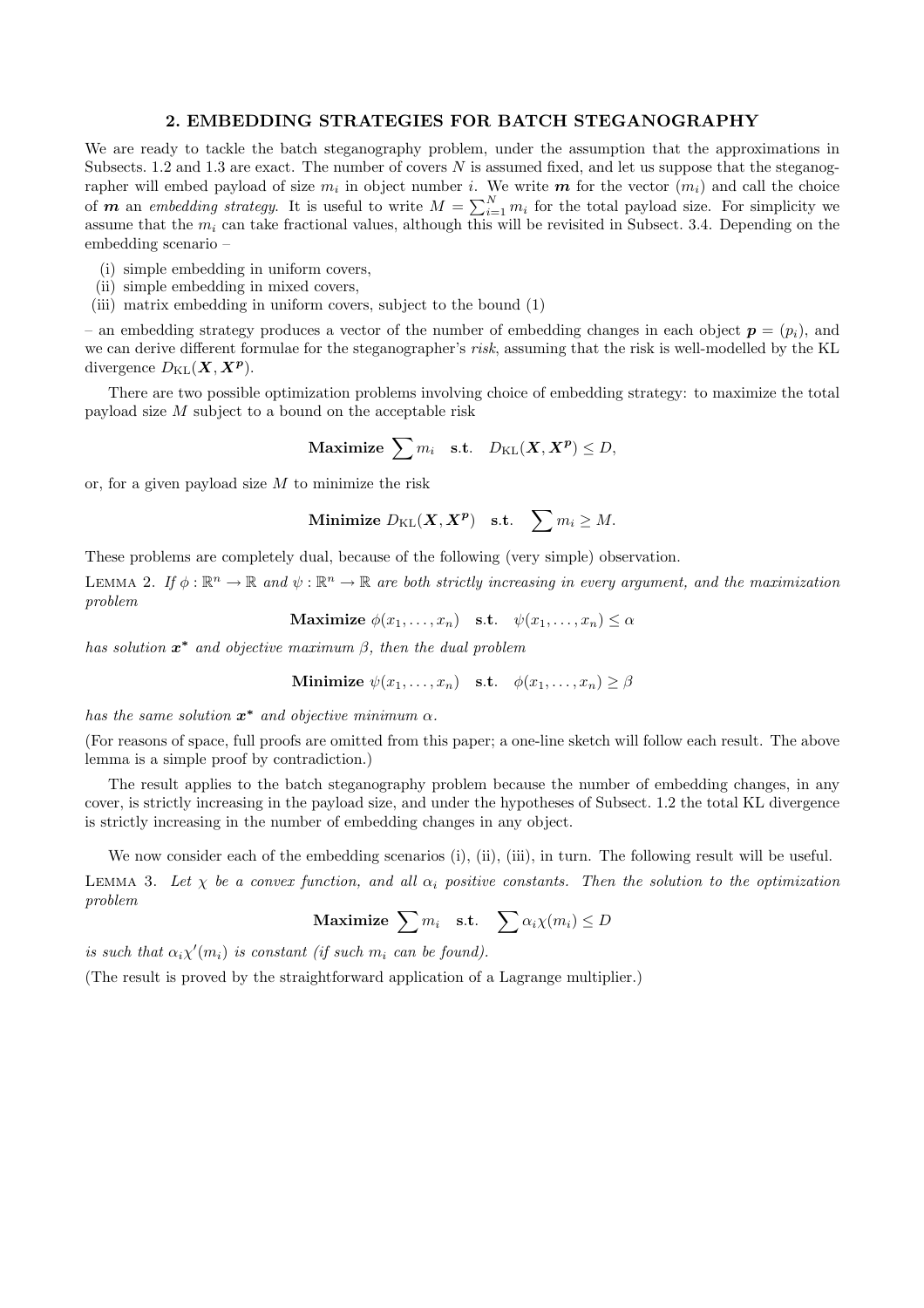#### 2.1. Optimal Batch Embedding (i)

In the simplest case we assume that the covers are *uniform*: not only the same size, but also of the same character so that payload is equally detectable in each of them. More precisely, the steganalyst's detector has the same response distributions to a fixed payload in any of the covers. Further, we assume that the embedding stores a fixed number of payload bits per embedding change (this ratio  $e = m_i/p_i$  is called the *embedding efficiency*). It is not necessary that source coding be unused, merely that the code is not adaptive to the payload size M.

Because of uniformity, there is a single Q-factor and, under the assumptions of Subsect. 1.2, the total KL divergence is additive across objects and equal to  $Qp_i^2$  in object i, where  $p_i$  is the number of embedding changes. This gives:

THEOREM 4 (UNIFORM COVERS; NO ADAPTIVE CODING). If all covers have an identical  $Q$ -factor  $Q$ , and each embedding change transmits e payload bits, the optimization problem is

$$
\textbf{Maximize } \sum m_i \quad \text{s.t.} \quad \frac{Q}{e^2} \sum m_i^2 \le D
$$

and the solution is

$$
m_i = \sqrt{\frac{De^2}{NQ}} \text{ for each } i, \quad \text{so that} \quad M = \sqrt{\frac{De^2N}{Q}}.
$$

In this case,  $M = \Theta(\sqrt{N}).$ 

(The proof is immediate from Lemma 3.)

Implict in the result is that the payload embedded in each object must be within the objects' capacity; for sufficiently large N this is guaranteed.

Recall that  $f(N) = \Theta(g(N))$  means  $\exists c > 0, d, N_0, \forall N \ge N_0, cg(N) \le f(N) \le dg(N)$  i.e.  $f(N)$  grows asymptotically as fast as  $g(N)$ . Analogous results, that total capacity grows with the square root of the number of covers, are also found in Refs. 2 and 5; they are compared in Sect. 4.

## 2.2. Optimal Batch Embedding (ii)

Suppose instead that the covers are not uniform: they might be of different size, or different character affecting the difficulty of steganalysis in each (e.g. some might be more noisy than others). One would expect that larger amounts of payload should be embedded into those covers best able to disguise it, and we seek to analyse the relationship.

It would be enormously valuable to understand the full relationship between cover properties and difficulty of payload detection, but this is known for practically no steganalysis methods; the literature contains some empirical investigations of some factors<sup>11, 12</sup> and for one particular steganalysis method an almost-complete answer is derived in Ref. 4 but it is not likely that such questions can be answered in general. However we can model nonuniformity of covers by assuming that each cover has a different steganalysis Q-factor: larger payloads are more readily detectable in those with larger Q-factors.

Still assuming a fixed embedding efficiency, we then have:

THEOREM 5 (NONUNIFORM COVERS; NO ADAPTIVE CODING). If cover i has  $Q$ -factor  $Q_i$ , and each embedding change transmits e payload bits, the optimization problem is

$$
\textbf{Maximize } \sum m_i \quad \text{s.t.} \quad \frac{1}{e^2} \sum Q_i m_i^2 \le D
$$

and the solution is

$$
m_i = \sqrt{\frac{De^2}{\sum_j Q_j^{-1}}} \frac{1}{Q_i}
$$
 so that 
$$
M = \sqrt{De^2 \sum Q_i^{-1}}
$$

As long as the quantities  $Q_i$  are bounded above, and below away from zero (i.e. there are constants c and  $\epsilon > 0$ such that  $c > Q_i \geq \epsilon$  for all i),  $M = \Theta(\sqrt{N})$ .

(This is another application of Lemma 3.)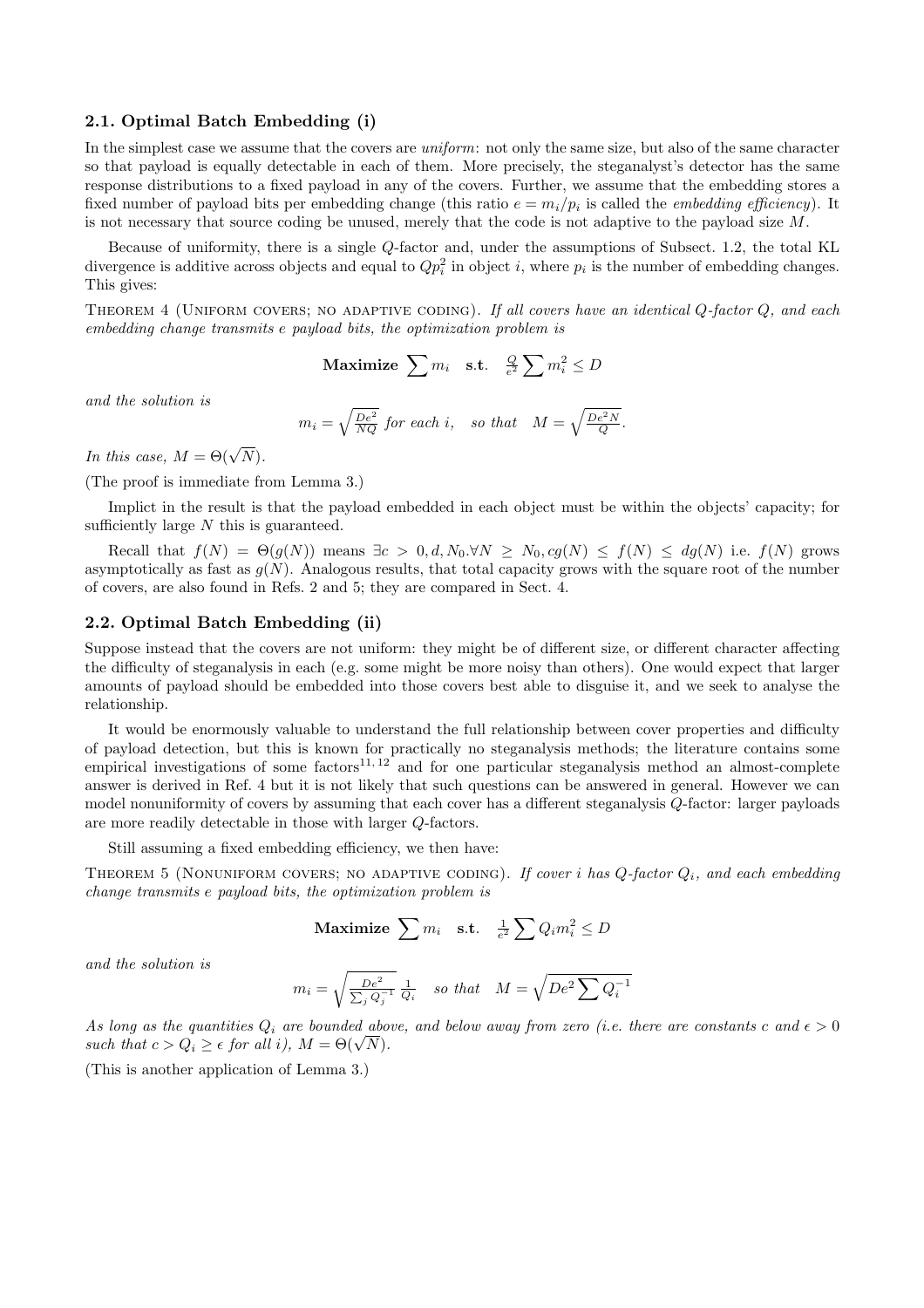Again, we assume that this gives each  $m_i$  less than the capacity of cover i; for sufficiently large N, this is guaranteed.

We see that there is a harmonic relationship between the  $Q$ -factor for object i and the payload to be placed in it. Although the multiplicative constant is different – it depends on the harmonic mean of the Q-factors of the covers in the batch – the rate of growth of capacity is not changed by nonuniform covers. This is to be expected. Of course, were  $Q_i$  unbounded below, for example if the individual covers became larger and larger whereby  $Q_i \to 0$ , the same result would not hold, but that does not seem to be a realistic situation.

## 2.3. Optimal Batch Embedding (iii)

When  $N$  is large, the amount of payload embedded in each cover is small. The steganographer can do better if they use matrix embedding to reduce the number of embedding changes, and adapt the choice of source coding so that the embedding efficiency  $e$  is as high as possible, given the constraints of individual cover capacity. This should improve the overall capacity.

In order to keep the algebra tidy, we return to the supposition that the covers are uniform, with a single Q-factor describing the steganalysis risk. Further, we suppose that the relationship between embedding changes and transmitted information is given by equality in (1); recall that this is achievable asymptotically and close approximations can be made in practice. Then we have:

THEOREM 6 (UNIFORM COVERS; OPTIMAL ADAPTIVE CODING). If all covers can contain n embedding changes and have identical  $Q$ -factor  $Q$ , and a matrix embedding scheme which attains the bound  $(1)$  is used, the optimization problem is

$$
\text{Maximize } \sum m_i \quad \text{s.t.} \quad Qn^2 \sum \left( H^{-1} \left( \frac{m_i}{n} \right) \right)^2 \le D
$$

and the solution is

$$
m_i = nH\left(\sqrt{\frac{D}{NQn^2}}\right) \text{ for each } i, \text{ so that } M = nNH\left(\sqrt{\frac{D}{NQn^2}}\right).
$$

In this case,  $M = \Theta(\sqrt{N} \log N)$ .

(This is a more complicated application of Lemma 3, and uses the fact that  $H(x) \sim x \log \frac{1}{x}$  as  $x \to 0$ .)

Adaptive source coding has increased the asymptotic capacity by a factor of  $\log N$ . However, capacity remains substantially sublinear in  $N$ . This is in contrast to capacity results for noisy channels, where information transmitted is always linear in the number of symbols sent.

We may also wish to consider the effect of increasing  $n$ , but this relationship cannot be analysed unless we know the effect of cover size on  $Q$ . In some cases it seems likely that  $Q$  will be inversely proportional to  $n$  (for reasons beyond the scope of this work), in which case  $M = \Theta(\sqrt{nN} \log nN)$ .

#### 3. EMBEDDING STRATEGIES FOR SEQUENTIAL STEGANOGRAPHY

In the preceding section it was vital that the number of covers N was fixed in advance. Subject to a fixed total acceptable risk D or total payload M, the optimal strategies involve  $N$ , so this is not applicable to an endless stream of covers. Although we have phrased capacity asymptotically as  $N$  "grows", in fact  $N$  did not grow.

Now we consider a different problem, when the steganographer wants to establish a communication channel with their recipient. We suppose that there is an infinite stream of covers, in which payload can be embedded, and the steganographer aims to embed as much as possible subject to a bound on the risk. This time the distortion bound is subtly different: we want

$$
D_{\mathrm{KL}}\big((X_1^0, \dots, X_N^0), (X_1^{p_1}, \dots, X_N^{p_n})\big) \le D
$$

for all N. Since KL divergence is additive and nonnegative, this is equivalent to

$$
\sum_{i=1}^{\infty} D_{\text{KL}}(X_i^0, X_i^{p_i}) \le D.
$$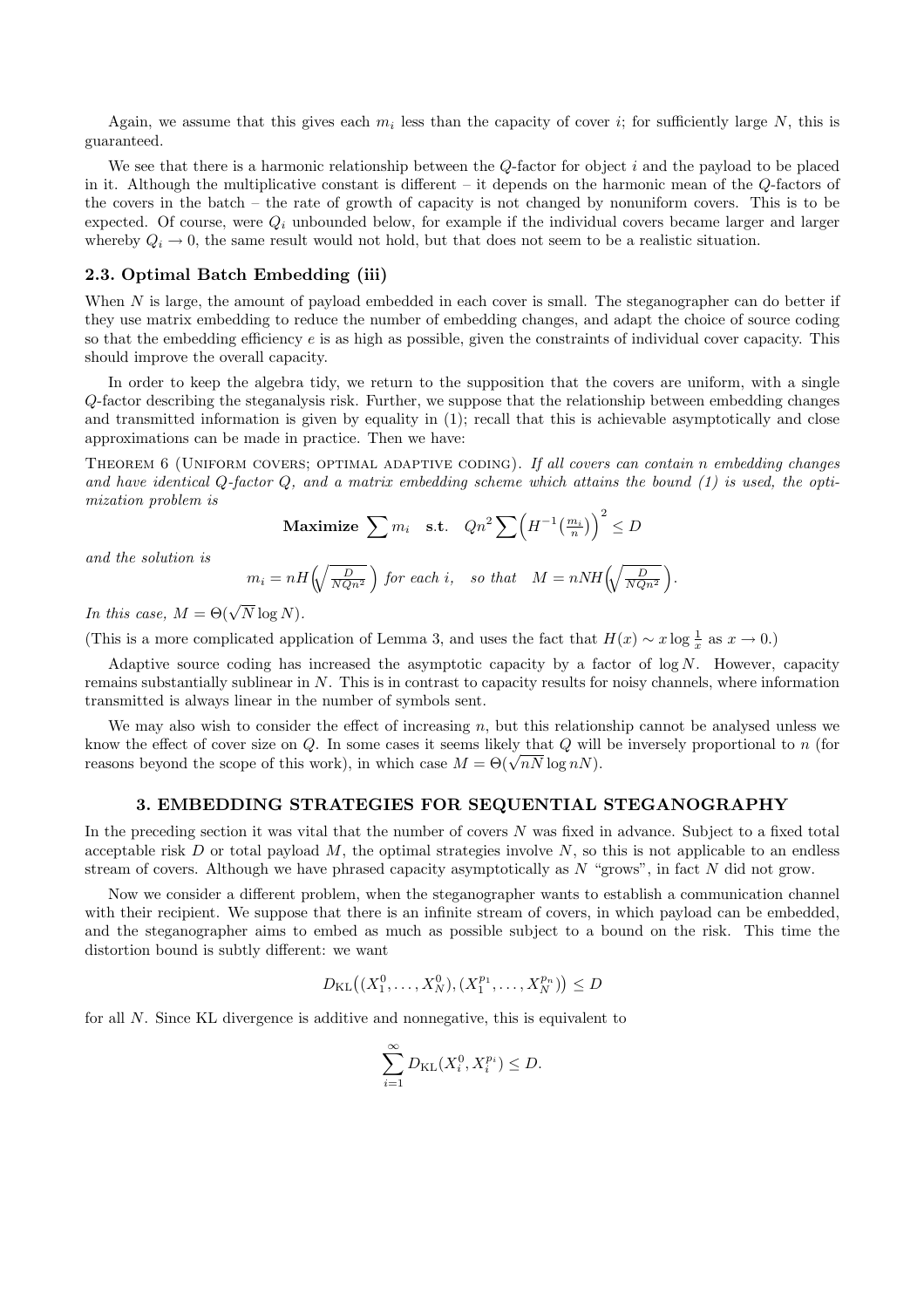It is important to understand where this bound comes from: the steganographer is worried about a steganalyst who makes a *single* hypothesis test for the presence or absence of payload, based on the objects transmitted up that point, but does not know when that hypothesis test is going to take place. If this seems overly restrictive on the steganalyst, note that it would be suboptimal to make two (or more) hypothesis tests because this would simply compound the probability of false positives: at the point of the second (or last) test, all the information available to earlier tests is still present, so nothing can be gained by repeating hypothesis tests.

We continue to write  $M = \sum_{i=1}^{N} m_i$ , but now M is a variable which grows with N, and it now makes sense to discuss the asymptotic behaviour of M as N "grows". The first aim is to make sure that M grows without bound, so that the steganographic channel does not completely dry up, and the second is to have M grow asymptotically as fast as possible.

# 3.1. Sequential Embedding (i)

If all covers have an identical Q-factor Q, and each embedding change transmits e payload bits, the distortion bound is

$$
\sum_{i=1}^{\infty} m_i^2 \le \frac{De^2}{Q}.\tag{2}
$$

Immediately we can see a tension between transmitting payload early and transmitting a larger payload: if the steganographer sends the most-possible information in the first object,  $m_1 = \sqrt{De^2/Q}$ , they have used up all their distortion budget and cannot send any more information at all. On the other hand, if they spread all the distortion over the first N objects, the total transmitted is  $M = \sqrt{DNe^2/Q}$ , exactly as in Subsect. 2.1. By varying N, arbitrarily large payload can be sent, but this does not establish a true covert channel because after a certain point the transmission must stop.

In an effort to use all of the infinite stream of covers, the steganographer might attempt geometric embedding:

$$
m_i = \sqrt{\frac{De^2}{Q2^i}}.
$$

This uses half of the distortion budget in the first cover, one quarter in the second, and so on. Unfortunately, the total payload transmitted  $M =$  $\frac{\sqrt{De^2/Q}}{\sqrt{2}-1}$  is finite, so all this has achieved is to take an infinite amount of time to send a finite amount of information.

However, it is possible to transmit an infinite total payload. The simplest scheme is harmonic embedding:

$$
m_i = \frac{c}{i},
$$

can meet (2) for a suitable constant c, while  $\sum m_i = \infty$ . As a function of N, the total payload transmitted after N objects grows without bound, but only asymptotically as fast as  $log N$ .

Now the problem becomes clearer. The steganographer must pick a sequence  $(cm_i)$  such that  $\sum m_i^2$  converges so the distortion bound can be met by a suitable choice of c, but  $\sum m_i$  diverges as fast as possible. But for  $\sum m_i^2$  to converge, the  $m_i$  terms must diminish sufficiently fast. It is possible to prove a result about the order of growth of  $\sum m_i$ :

THEOREM 7 (EMBEDDING BOUND). If the distortion bound is of the form (2) then  $M = o(\sqrt{N})$ .

(This proof is a bit tricky: the Cauchy-Schwartz inequality is used, and the infinite series  $(\sum_{i=1}^{N} m_i)/\sqrt{N}$  must be separated into the correct choice of initial sequence and tail, each bounded separately.)

Recall that  $M = o(\sqrt{N})$  means that  $M/\sqrt{N} \to 0$  as  $N \to \infty$ ; this is stronger than  $M = O(\sqrt{M})$ . M must grow strictly more slowly than  $\sqrt{N}$ , so the asymptotic order of payload growth of the batch setting cannot be matched in the sequential setting. However, we can get arbitrarily close using the following class of embedding strategies.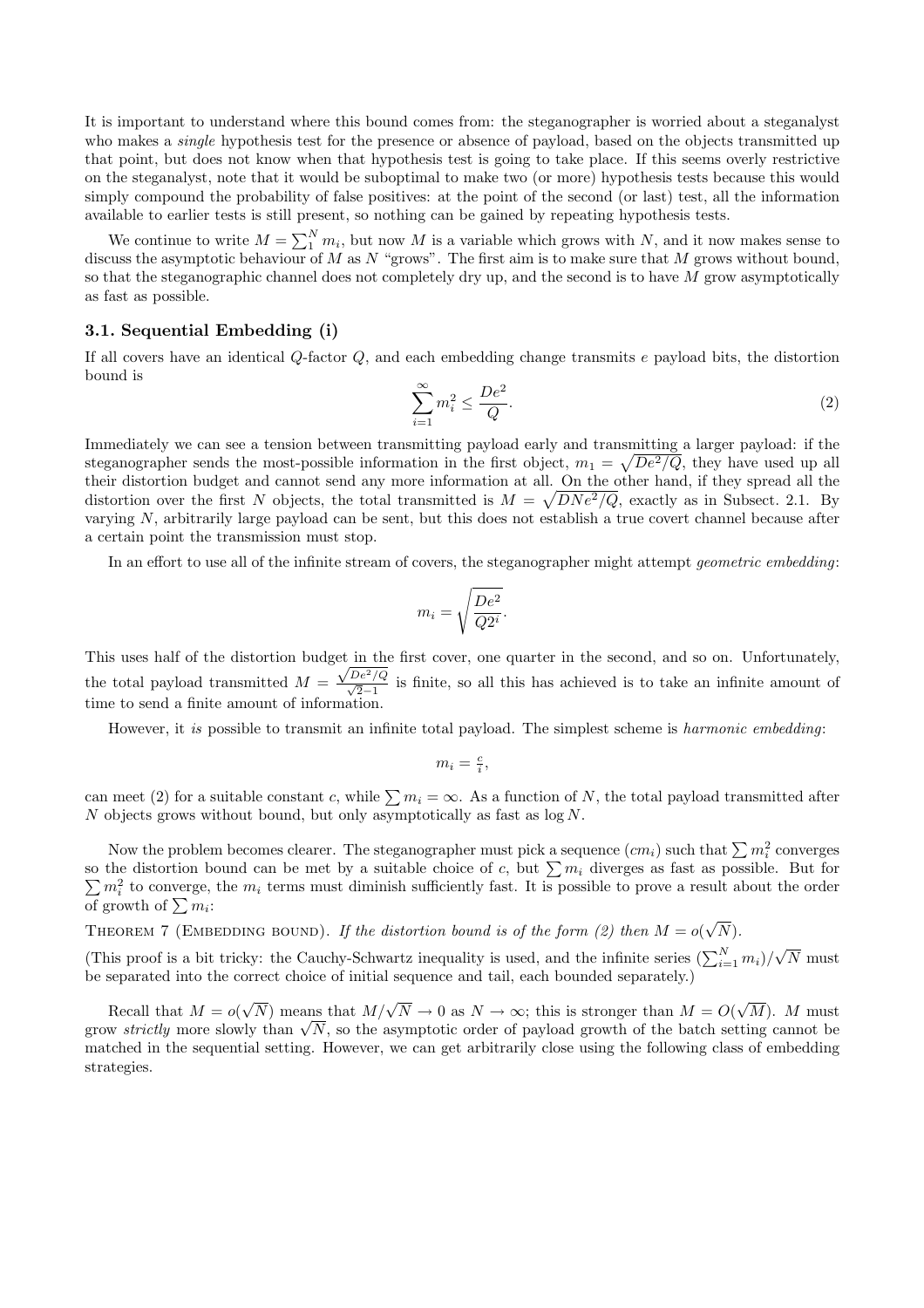THEOREM 8 (ZETA EMBEDDING). Suppose that  $m_i = ci^{-\nu}$  for constants c and  $\nu$ .

- (i) If  $\nu \leq \frac{1}{2}$  then  $\sum_{1}^{\infty} m_i^2$  diverges, so no distortion bound of the form (2) can be met.
- (ii) If  $\frac{1}{2} < \nu < 1$  then  $c = \sqrt{\frac{De^2}{Q(\Omega \nu)}}$ , where  $\zeta$  is the Riemann zeta function, is the largest constant to meet the bound (2). In this case,  $M \sim \frac{N^{1-\nu}}{1-\nu}$  $1-\nu$  $\sqrt{\frac{De^2}{Q\zeta(2\nu)}}$ .
- (iii) If  $\nu = 1$  then  $c = \sqrt{\frac{6De^2}{Q\pi^2}}$  is the largest constant to meet the bound (2). In this case,  $M \sim \ln N \sqrt{\frac{6De^2}{Q\pi^2}}$ .
- (iv) If  $\nu > 1$  then  $\sum_{1}^{\infty} m_i$  converges, so that only a finite amount of information is ever transferred and no secret "channel" has been established.

(Proof: standard results on infinite series, see e.g. Ref. 13.)

Harmonic embedding, which we saw earlier, corresponds to  $\nu = 1$  and is the worst of the zeta embedding strategies because it does not even achieve polynomial capacity in  $N$ : indeed, it is one of the most basic results of the theory of infinite series that  $\sum_{i=1}^{N} i^{-1}$  only just diverges.

By picking  $\nu = \frac{1}{2} + \epsilon$  and  $c = \sqrt{\frac{De^2}{Q\zeta(1+2\epsilon)}}$  we allow M to grow asymptotically as  $\sqrt{\frac{De^2}{Q\zeta(1+2\epsilon)(\frac{1}{2}-\epsilon)^2}} N^{\frac{1}{2}-\epsilon}$ . But we have a dilemma: the larger the polynomial degree, the smaller the constant multiplier (which, as  $\epsilon \to 0$ , tends to  $\sqrt{8\epsilon D\epsilon^2/Q}$ . Thus the tension which we saw at the beginning of this section, between transmitting more payload in any finite amount of time and maintaining the largest asymptotic capacity, exists for these infinite strategies too. The extent of this tradeoff will be explored in Subsect. 3.4.

#### 3.2. Sequential Embedding (ii)

If we allow the covers to have different Q-factors, the problem is not greatly altered. The distortion bound becomes

$$
\sum_{i=1}^{\infty} Q_i m_i^2 \le De^2.
$$
 (3)

The same techniques can be applied as in the previous section with  $\sqrt{Q_i}m_i$  for  $m_i$ , and the conclusions are identical: as long as  $Q_i$  are bounded above, and below away from zero, the embedding bound is still  $M = o(\sqrt{N})$ , and a simple modified zeta embedding  $m_i = ci^{-(\frac{1}{2}+\epsilon)}Q_i^{-\frac{1}{2}}$  achieves  $M = \Theta(N^{\frac{1}{2}-\epsilon})$ . The multiplicative constant is more difficult to compute: it depends on the harmonic mean of  $\sqrt{Q_i}$ . There seems no significant new interest in this scenario so we will not study it further.

## 3.3. Sequential Embedding (iii)

Finally, return to the supposition that the covers are uniform and allow the use of adaptive source coding. This is particularly useful in embedding strategies where the distortion-per-object diminishes, because ever more efficient source coding (more payload per embedding change) becomes possible, so the rate of reduction in payload-perobject can be slowed. Assuming that  $(1)$  is an equality, and the covers can contain n embedding changes, we have the distortion bound:

$$
\sum_{i=1}^{\infty} H^{-1} \left( \frac{m_i}{n} \right)^2 \le \frac{D}{Q n^2}.
$$
\n(4)

Now the steganographer's aim is to find a sequence  $(m_i)$  such that  $\sum H^{-1}(\frac{m_i}{n})^2$  converges, but  $\sum m_i$  diverges as fast as possible. Again, there is a bound on the speed of the latter:

THEOREM 9 (EMBEDDING BOUND). If the distortion bound is of the form (4) then  $M = o(\sqrt{N} \log N)$ .

#### (Proof: a modification of that of Theorem 7.)

Once again, we see a capacity bound involving  $\sqrt{N} \log N$ , and that the sequential setting forces a payload to be asymptotically strictly lower than for batch steganography. And we can modify the details of zeta embedding to come polynomially close to this order of growth: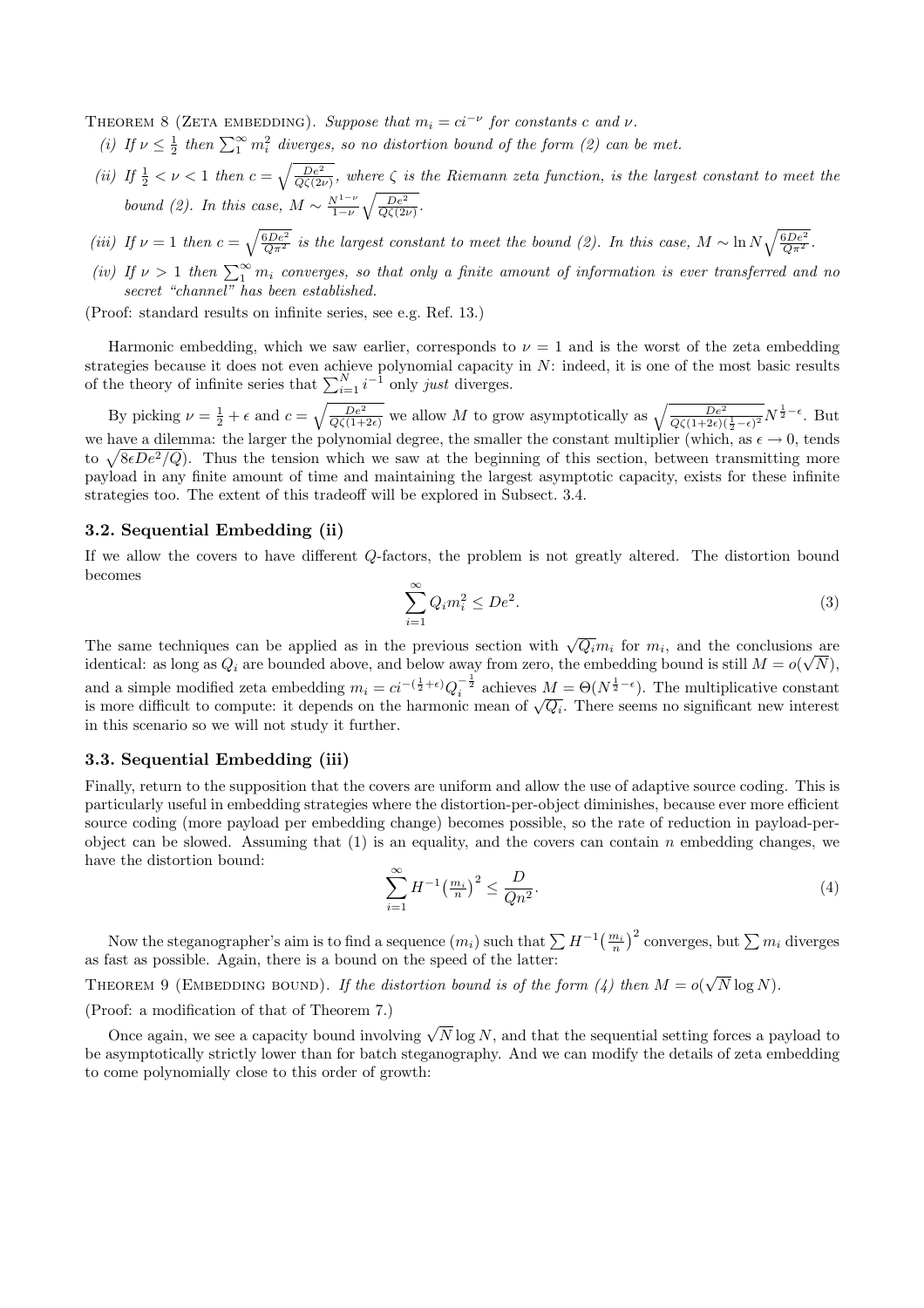THEOREM 10 (MODIFIED ZETA EMBEDDING). Suppose that the cover size is n and  $m_i = nH\left(\frac{ci^{-\nu}}{n}\right)$  for constants  $c$  and  $\nu$ .

- (i) If  $\nu \leq \frac{1}{2}$  then no distortion bound of the form (4) can be met.
- (ii) If  $\frac{1}{2} < \nu < 1$  then  $c = \sqrt{\frac{D}{Q(\zeta(2\nu)}}$ , where  $\zeta$  is the Riemann zeta function, is the largest constant to meet the bound (4). In this case,  $M \sim (\log_2 N) N^{1-\nu} \frac{\nu}{1-\nu}$  $\sqrt{\frac{D}{Q\zeta(2\nu)}}$ .
- (iii) If  $\nu = 1$  then  $c = \sqrt{\frac{6D}{Q\pi^2}}$  is the largest constant to meet the bound (4). In this case,  $M \sim (\log_2 N) \ln N \sqrt{\frac{3D}{2Q\pi^2}}$ .

(iv) If  $\nu > 1$  then only a finite amount of information is ever transferred.

(Proof: more theory of infinite series; the integral test is a useful tool here.)

In each case the source coding has produced an extra logarithmic factor in the capacity, and the constant multiplier is changed. By taking  $\nu$  close to  $\frac{1}{2}$ , the asymptotic capacity approaches the bound of Theorem 9, but the multiplicative constant tends to zero.

#### 3.4. Illustration of Sequential Embedding

We now select some realistic parameters, and examine how close practical steganography might come to these theoretical bounds. This will quantify the effect of source coding, and illustrate the tradeoffs implied by choice of  $\nu$  for zeta embedding.

We have in mind the transmission of payload as the least significant bits (LSBs) of a grayscale digital image, hence the following parameters.

- The cover size  $n$  is  $10^6$ , corresponding to a 1 megapixel image.
- When there is no adaptive source coding, the embedding efficiency e is 2, corresponding to LSB matching (the harder-to-detect variant of LSB replacement).<sup>14</sup>
- We suppose that the steganalyst bases their decision on the result of steganalysis of each image using the so-called Calibrated HCF COM detector,<sup>14</sup> which a few years ago was the state-of-art for detection of LSB matching. According to Ref. 3, a  $Q$ -factor of  $10^{-10}$  is a realistic order of magnitude for the output of this detector.
- $\bullet$  The distortion bound  $D$  is 1. This means that the steganographer is prepared to accept a risk corresponding to a KL divergence of 1 nat: this represents a moderate risk for, if the steganalyst were to equalize false positive and false negative rates, the bound implies that there would have to be at least a 17.6% chance of both.
- $\bullet$  Experiments will be repeated with between 1 and  $10^7$  covers, both batch and sequential embedding.

Figure 1 shows the payloads embedded using zeta embedding for five different choices of  $\nu$ , as well as the capacity of an individual cover (subject to the same acceptable KL divergence risk) and the capacity achievable using optimal batch steganography strategies. One chart corresponds to no source coding, and the other to hypothesising a source coding method satisfying the bound (1) exactly. Observe that lower values of  $\nu$  lead to eventually-larger payloads, but with the penalty of shorter payloads at the beginning of the embedding stream. And, although the asymptotic order of growth of zeta embedding approaches that of optimal batch steganography, the multiplicative constants are low enough that quite a substantial gap remains. Also observe that almost an extra order of magnitude of capacity is achieved by adaptive source coding. Note that the accuracy of these capacity limits is contingent on correctness of the square distortion assumption in Subsect. 1.2. Some experiments have shown this to be *approximately* correct for HCF COM steganalysis, but the capacity levels should be regarded as indicative, not precise. And, of course, if a more effective steganalysis were used, with a larger Q-factor, the safe capacity would be lower.

However, there remains another reason to be skeptical about these results. All of the analysis in this paper has made the (quite false!) assumption that payload size is a real number. Of course in practice payload is not infinitely divisible, and cannot be transmitted in quanta smaller than one bit. In sequential embedding, the payloads transmitted must tend to zero and so, eventually, this limitation might become significant.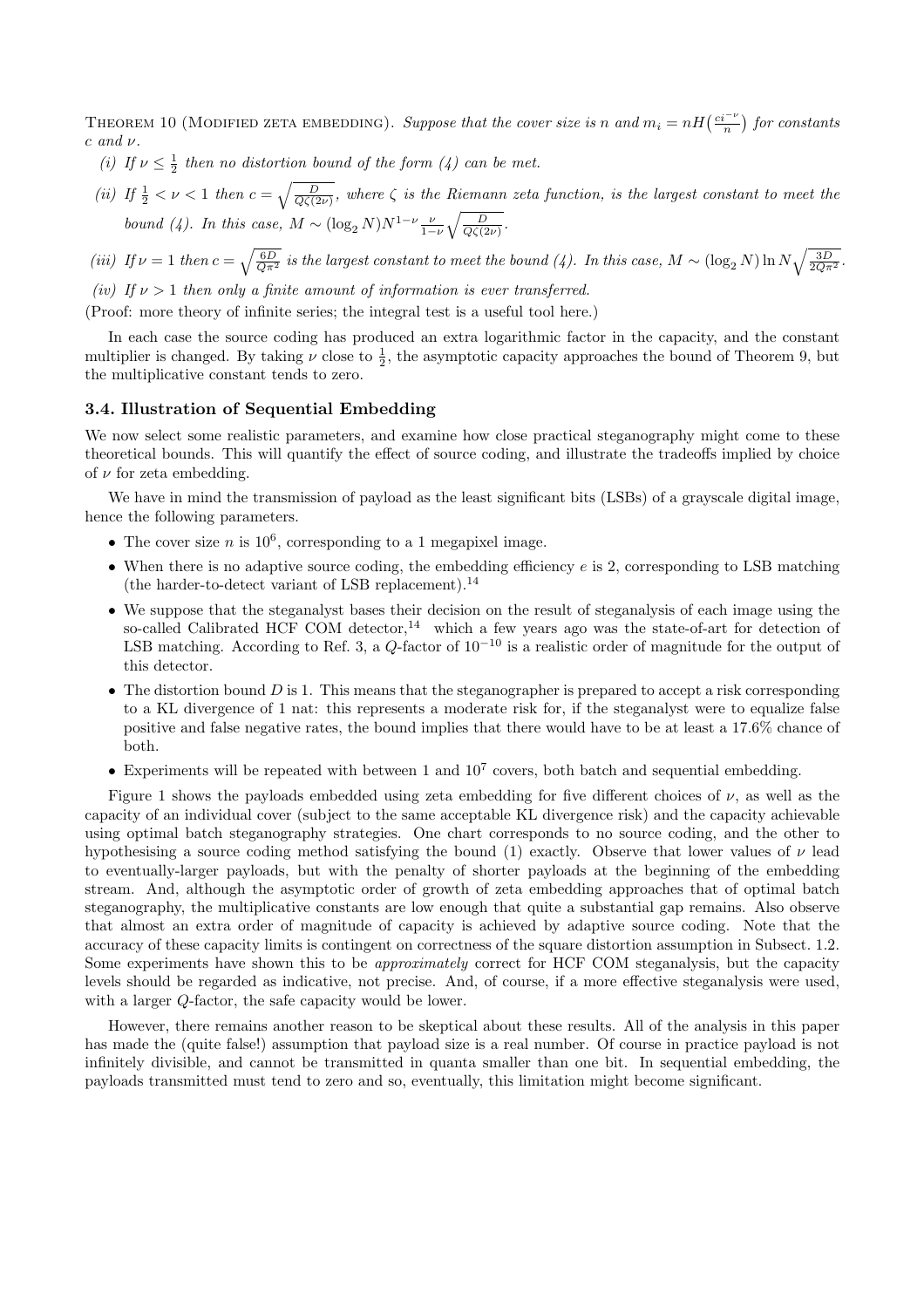

**Figure 1.** Total payload for the zeta embedding strategies (five choices of  $\nu$ ), as a function of the number of covers, if the parameters are as in Subsect. 3.4. Both axes are displayed on a log scale. On the left, a fixed embedding efficiency of 2 payload bits per cover change; on the right, adaptive source coding according to the bound (1). The capacity of a single cover, and the capacity of batch steganography when  $N$  is fixed in advance of all embedding, are also displayed.

To investigate whether the atomicity of the bit substantially effects steganographic capacity, we repeated the experiments in Fig. 1 with the additional constraint that payloads must be integral. In the absence of source coding, this amounts to bounding the permissible total KL divergence in the first j covers

$$
d_j = \sum_{i=1}^{j} (ci^{-\nu})^2,
$$

with c such that  $d_j \to D$ , and choosing each  $m_j$  to be the largest integer such that  $\sum_{i=1}^j Q(\frac{m_i}{e})^2 \leq d_j$ .

On the left of Fig. 2, for three choices of  $\nu$ , we display capacities achieved, compared with the same capacities without enforcing integrality of the payload in each cover. Except for  $\nu = 1$ , the difference is so small as to be invisible. To see whether any difference exists at all, some of the same data are displayed numerically in Table 1. In no cases is the capacity loss very substantial, and in a few cases capacity is very slightly increased by forcing integral payload sizes: this is because the greedy allocation method slightly levels out the payload stored in each object, compared with pure zeta embedding.

We can perform a similar experiment for modified zeta embedding with matrix coding. But let us go even further in aligning the theoretical results with reality by removing two more slightly dubious assumptions.

First, instead of claiming that the coding bound (1) is exact, we will use a genuine source coding algorithm: the very simple family of binary Hamming codes. Their application to steganography is described thoroughly in Ref. 6; all we need to know is that, for any integral parameter p, they allow us to embed p payload bits in  $2^p - 1$ cover locations by making zero (with probability  $2^{-p}$ ) or one (with probability  $1 - 2^{-p}$ ) embedding changes. We can concatenate instances of the Hamming codes with suitable choices of  $p$  to make use of as much of the cover as possible and embed as large a payload as possible within a limit on the number of changes. For example, if we are permitted 100 embedding changes in a cover of size  $10^6$ , we may concatenate 23 instances of the code with  $p = 14$ , 76 with  $p = 13$ , and one with  $p = 9$ , embedding 1319 bits of payload using 999836 cover locations,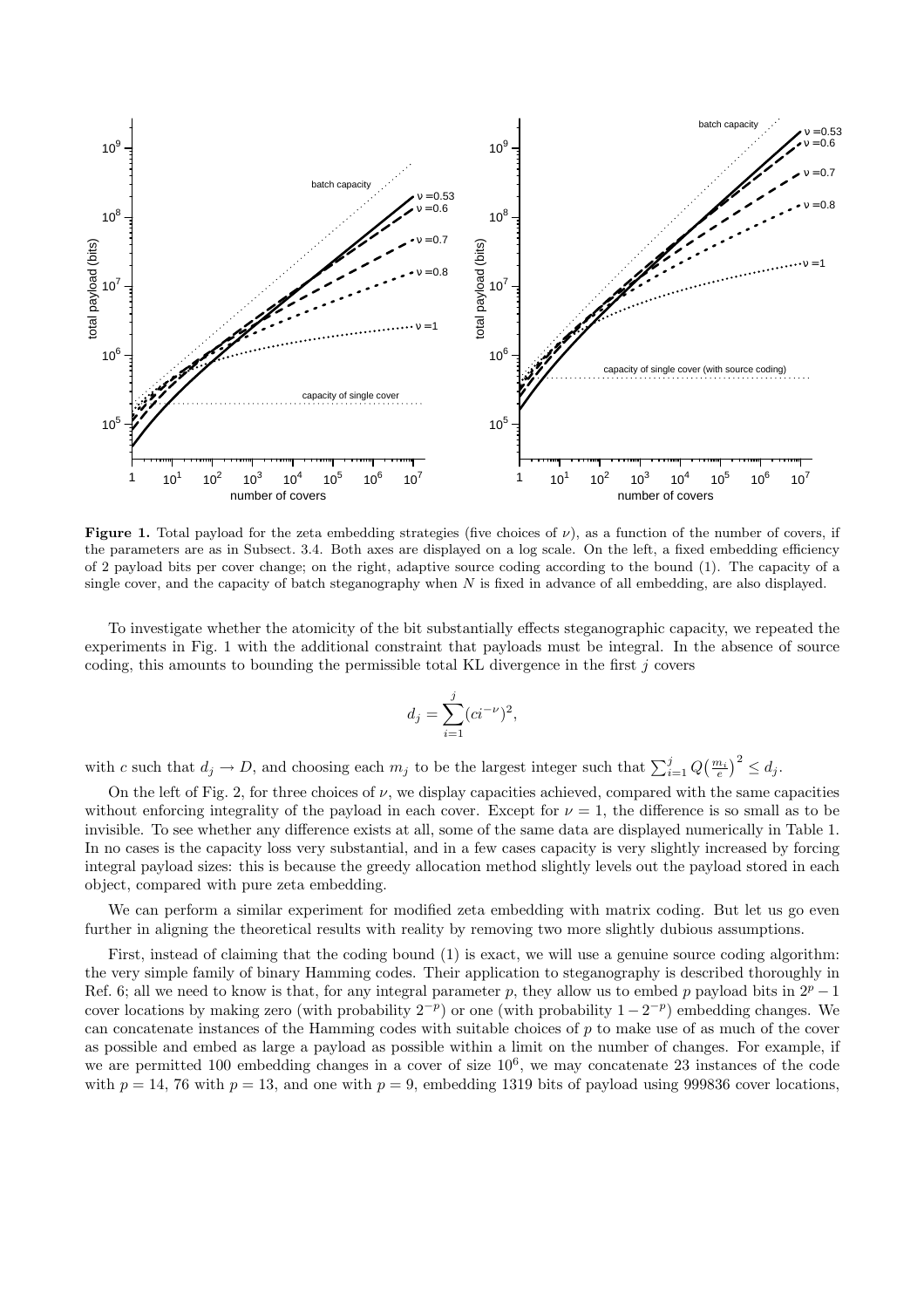

Figure 2. Comparison of the theoretical results, which allow fractional bit payloads and suppose that the coding bound (1) is achieved (heavy lines), and more practical embedding which forces integral payload sizes and, on the right only, uses concatenations from the Hamming code family (light lines). On the left, a fixed embedding efficiency of 2 payload bits per cover change; on the right, with matrix embedding.

and guarantee that there are at most 100 changes. It is demonstrated in Ref. 6 that the Hamming codes are far from optimal in practice so this choice of code is extremely conservative. (However for fixed payload size and as cover size tends to infinity, Hamming codes do approach the bound (1) asymptotically).

Second, we have been conflating the expected number of embedding changes with the true number: without source coding, treating  $\frac{m_i}{e}$  as a fixed number of changes when in fact it is only true on average. This time we will assume the worst case, that every instance of the Hamming code involves one embedding change, never zero.

As with the previous experiment, we use zeta embedding to set a limit on the total distortion in the first  $j$  objects, and use a greedy algorithm to determine the allowable number of changes in each cover. The size of payloads thus embedded are displayed on the right of Fig. 2, compared with the theoretical performance of modified zeta embedding. We see that some capacity is lost by forcing payloads to be integral and using a suboptimal embedding scheme, but the difference is not very substantial. To make the comparison precise, Table 2 quantifies the difference between theoretical and practical capacities for a few values of N. The gap would grow for very large N, but it is hard to imagine realistic scenarios with so many millions of covers.

We conclude that the unrealistic assumptions about fractional payload, and use of the coding bound (1), do not invalidate the conclusions for realistic parameters.

# 4. DISCUSSION AND CONCLUSIONS

Three other papers deal with the batch steganography problem<sup>1, 2, 5</sup> and draw conclusions, of different strength, about steganographic capacity. They all agree that, in the absence of adaptive source coding, the capacity of a batch of N objects is of order  $\sqrt{N}$ ; Theorem 4 agrees with this conclusion. However we should be clear that this paper's results are distinct from the others: Ref. 1 applies to particular steganalysis methods, Ref. 2 assumes a linear relationship between payload and steganalysis output (but goes further in providing an asymptotically optimal detection strategy), and Ref. 5 is only for a particular sort of evidence pooling. In this paper we have also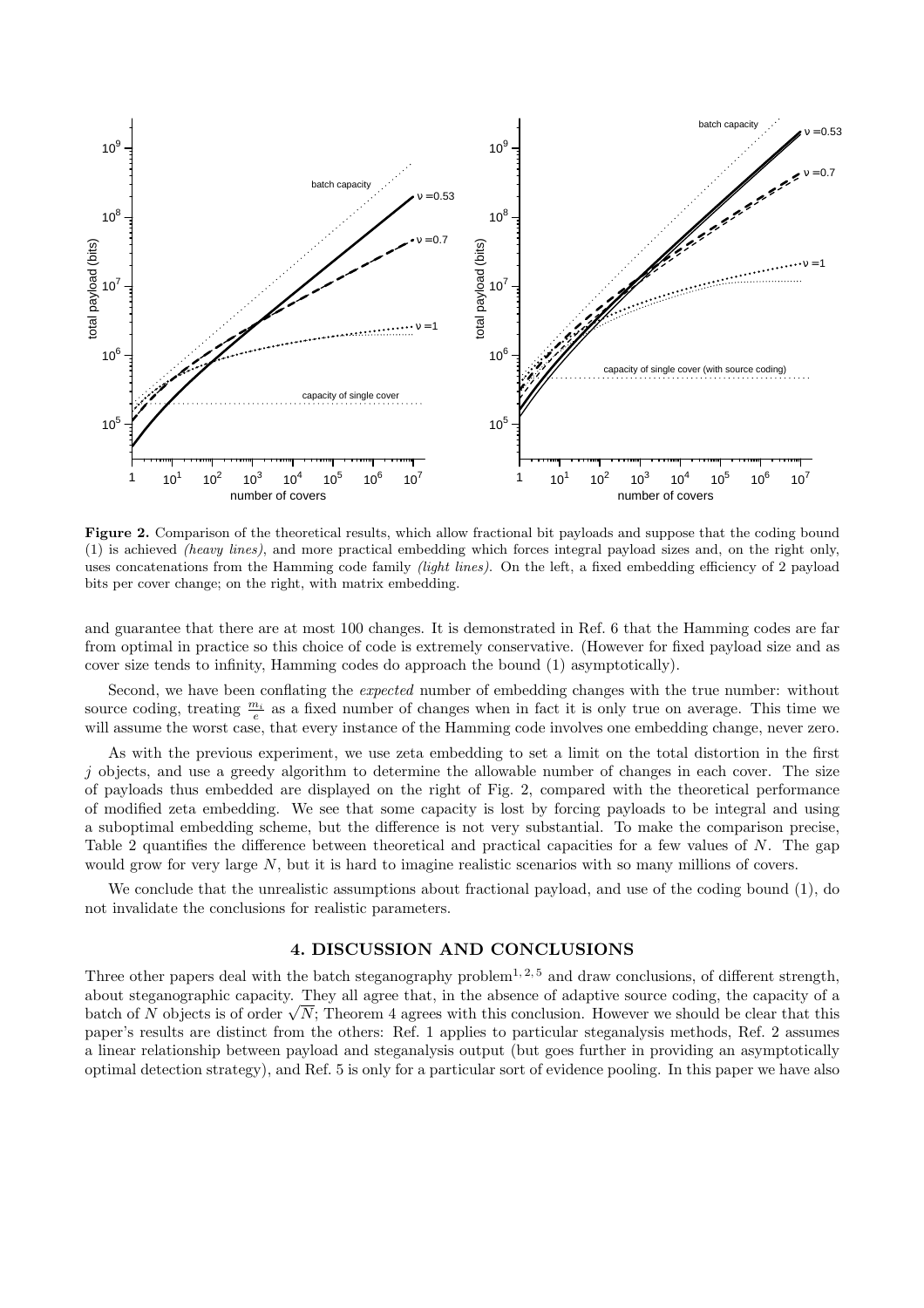Table 1. Comparison of theoretical capacities when bits embedded are allowed to be fractional, or forced to be integral. Very little capacity is lost by forcing integral payloads per cover, and in some cases capacity is slightly increased due to partial levelling of payloads across images. Total payloads in bits.

|              |                                    | Number of covers $N$ |           |            |             |  |
|--------------|------------------------------------|----------------------|-----------|------------|-------------|--|
|              | Payload                            | 10                   | $10^{3}$  | $10^{5}$   | $10^{7}$    |  |
| $\nu = 0.53$ | No source coding (fractional bits) | 233065.9             | 2557917.4 | 22861917.6 | 199707237.2 |  |
|              | No source coding (integral bits)   | 233066               | 2557920   | 22861722   | 199485010   |  |
|              | Percentage capacity achieved       | $>100\%$             | $>100\%$  | 99.999\%   | 99.889\%    |  |
| $\nu = 0.7$  | No source coding (fractional bits) | 450682.0             | 2690095.7 | 11647684.3 | 47310192.2  |  |
|              | No source coding (integral bits)   | 450682               | 2690100   | 11647150   | 45813134    |  |
|              | Percentage capacity achieved       | $100\%$              | $>100\%$  | 99.995\%   | 96.836\%    |  |
| $\nu = 1$    | No source coding (fractional bits) | 456741.4             | 1167279.5 | 1885329.7  | 2603456.2   |  |
|              | No source coding (integral bits)   | 456744               | 1167286   | 1875198    | 1995568     |  |
|              | Percentage capacity achieved       | $>100\%$             | $>100\%$  | 99.462\%   | 76.651\%    |  |

Table 2. Comparison of theoretical capacities according to the source coding bound (1), allowing fractional embedding changes, against the simple Hamming code family with integral embedding changes. Even with this inefficient source code, relatively little capacity is lost. Total payloads in bits.

|              |                                       | Number of covers $N$ |            |             |              |  |
|--------------|---------------------------------------|----------------------|------------|-------------|--------------|--|
|              | Payload                               | 10                   | $10^{3}$   | $10^{5}$    | $10^{7}$     |  |
| $\nu = 0.53$ | Source coding bound (fractional bits) | 901843.3             | 13614933.4 | 160329101.8 | 1749551325.7 |  |
|              | Hamming codes (integral bits)         | 730733               | 11699126   | 142923560   | 1589498281   |  |
|              | Percentage capacity achieved          | 81.026\%             | 85.929\%   | 89.144\%    | 90.852\%     |  |
| $\nu = 0.7$  | Source coding bound (fractional bits) | 1505503.3            | 13558785.0 | 82544135.0  | 440119284.2  |  |
|              | Hamming codes (integral bits)         | 1182561              | 11562120   | 73631740    | 381707645    |  |
|              | Percentage capacity achieved          | 78.549\%             | 85.274\%   | 89.203\%    | 86.728\%     |  |
| $\nu = 1$    | Source coding bound (fractional bits) | 1465984.8            | 5658968.6  | 12269231.1  | 21265636.6   |  |
|              | Hamming codes (integral bits)         | 1142788              | 4801454    | 10690787    | 11834302     |  |
|              | Percentage capacity achieved          | 77.954\%             | 84.847\%   | 87.135\%    | 55.650\%     |  |

gone further in explicitly dealing with adaptive source coding. The effect is to increase steganographic capacity by a logarithmic factor, but it remains a sublinear quantity. We have also considered nonuniform embedding.

Although the batch problem is convincing from the steganalyst's point of view – at the time of steganalysis, they have a certain number of objects whose evidence they wish to pool – it is perhaps less so for the steganographer. The latter is unlikely to know when the steganalyst will seize/monitor their communications, so must proceed under the assumption that communications might be examined at any time. Then the sequential steganography problem applies, and we have shown here that sequential steganographic capacity has some similarities to, but is not the same as, the batch problem. In particular a) steganographic capacity is asymptotically strictly lower, and b) zeta embedding is a family of sequential strategies which approach the optimum asymptotic payload rate, but the multiplicative constants are less favourable than optimal batch strategies.

We believe that these results are the first of their kind, and particularly notable is the conclusion that steganographic capacity, whether batch or sequential, with or without adaptive source coding, is sublinear. However we should also question the assumptions on which the results are founded. Some – the coding bound